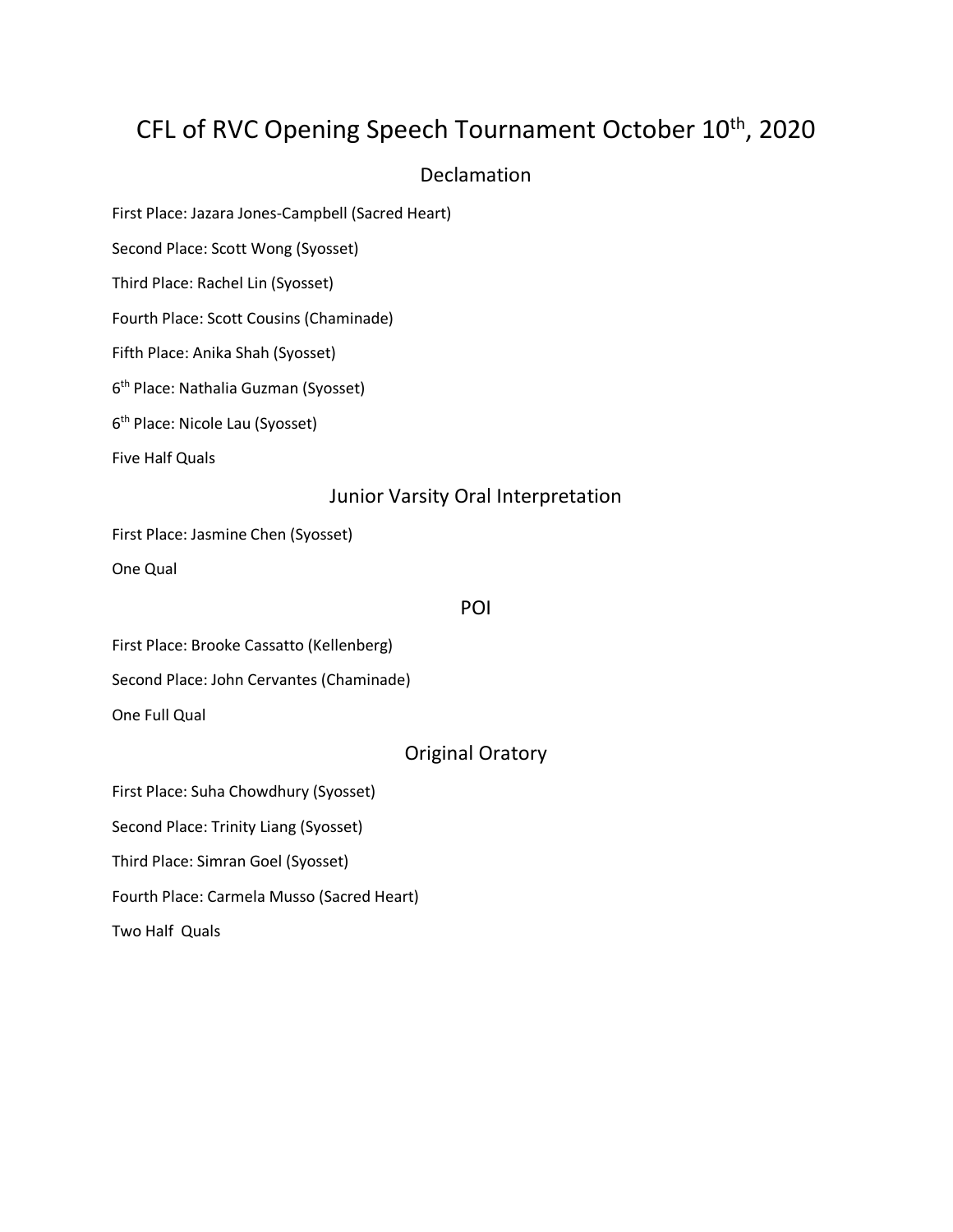### Junior Varsity Extemporaneous

First Place: Dylan Long (Chaminade) Second Place: Sophia Chaudri (Syosset) Third Place: Alex Wang (Syosset) Fourth Place: Kyra Kozey (Syosset) Fifth Place: Ben Floman (Syosset) Sixth Place: Jonathan Lazo (Chaminade) Seventh Place: Sid Rojinedar (Syosset) Eighth Place: Joseph Bonagura (Chaminade) Four Half Quals

#### Varsity Extemporaneous

First Place: Jacob Rosenberg (Syosset)

Second Place: Lindsay Moran (Sacred Heart)

Third Place: Nicole Greenberg (Syosset)

Fourth Place: Alaina Lin (Half Hollow Hills East)

Fifth Place: Caroline Zhu (Syosset)

Two Quals

## Varsity Oral Interpretation

First Place: Kelise Joly (Kellenberg)

Second Place: Thomas Tsekerides (Cold Spring Harbor)

One Half Qual